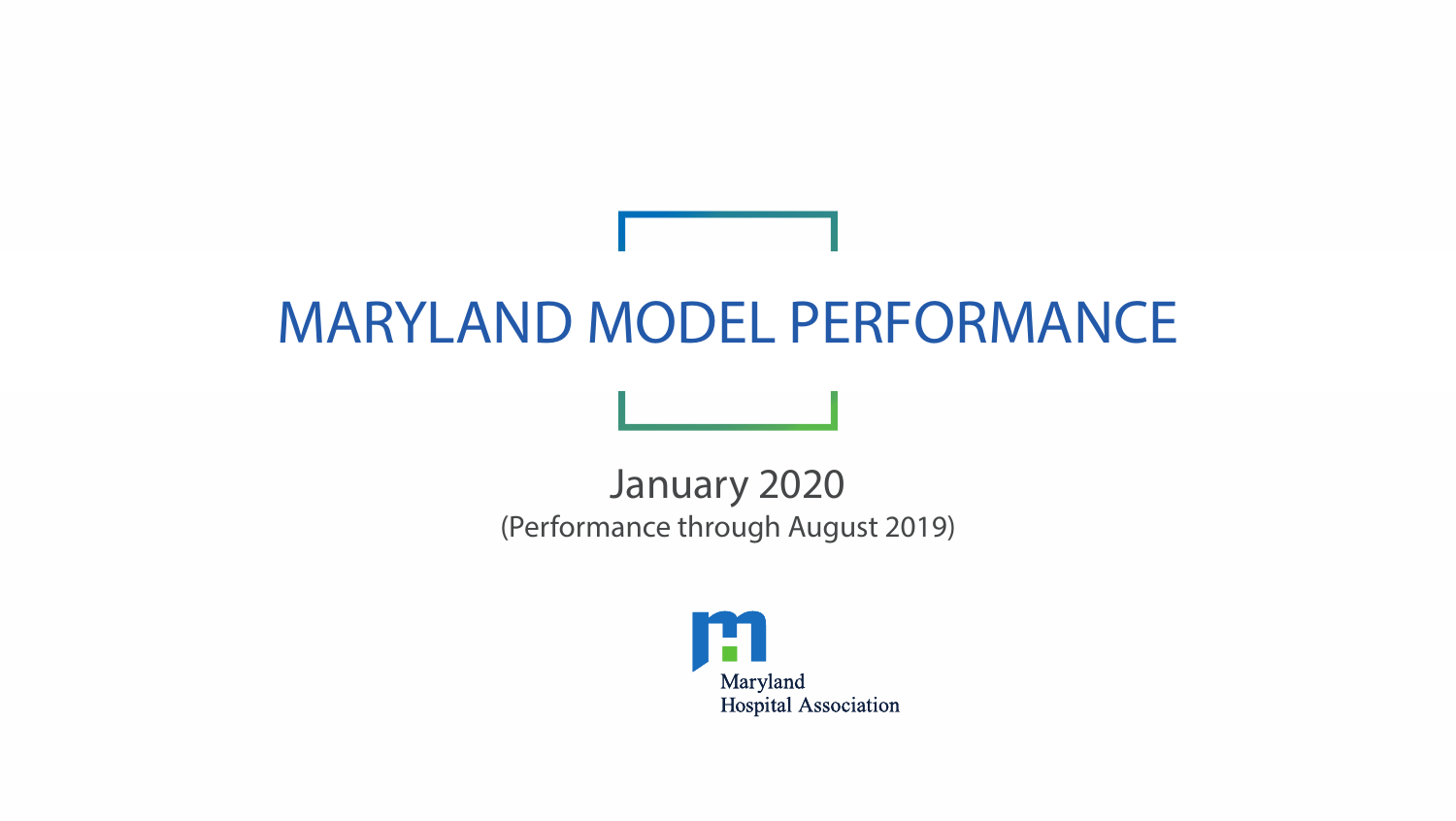#### POSITIVE MARYLAND MODEL PERFORMANCE CONTINUES PERFORMANCE AS OF AUGUST 2019 Performance | Target **HOSPITAL SPENDING HOSPITAL SPENDING<br>GROWTH PER CAPITA TEXAS Spending groves** spending growth **23.50%** spending growth or below **PERIOD** CY2014-Oct. 2019 vs. cumulative target **DATA** HSCRC monthly financial data **DOLLAR SAVINGS** FROM DIFFERENCE IN NATIONAL **S329M**<br>
DIFFERENCE IN NATIONAL<br>
GROWTH through June annual savings through June 2019 **\$300M** in annual savings by end of 2023 **PERIOD** CY2014-CY2019 YTD vs. cumulative target **DATA** CMS data<sup>1</sup> **CUMULATIVE SPENDING GROWTH PER BENEFICIARY 3.32% below** national growth rate growth rate below nation to produce \$300M of savings **PERIOD** CY2014-CY2019 YTD vs. CY2013 base **DATA**  $CMS$  data<sup>1</sup> **YEAR-TO-DATE SPENDING GROWTH PER BENEFICIARY 1999 10.72% below** national growth rate no more than 1% above the national growth rate **PERIOD** CYTD 2018/CYTD2019 National vs. CYTD 2018/CYTD2019 Maryland **DATA**  $CMS$  data<sup>1</sup> **All-Payer Medicare Total Cost of Care Per Beneficiary** (compared to national)

Note (1): Data contain summaries prepared by HSCRC based on data provided by the Centers for Medicare & Medicaid Services (CMS) and have not been verified by CMS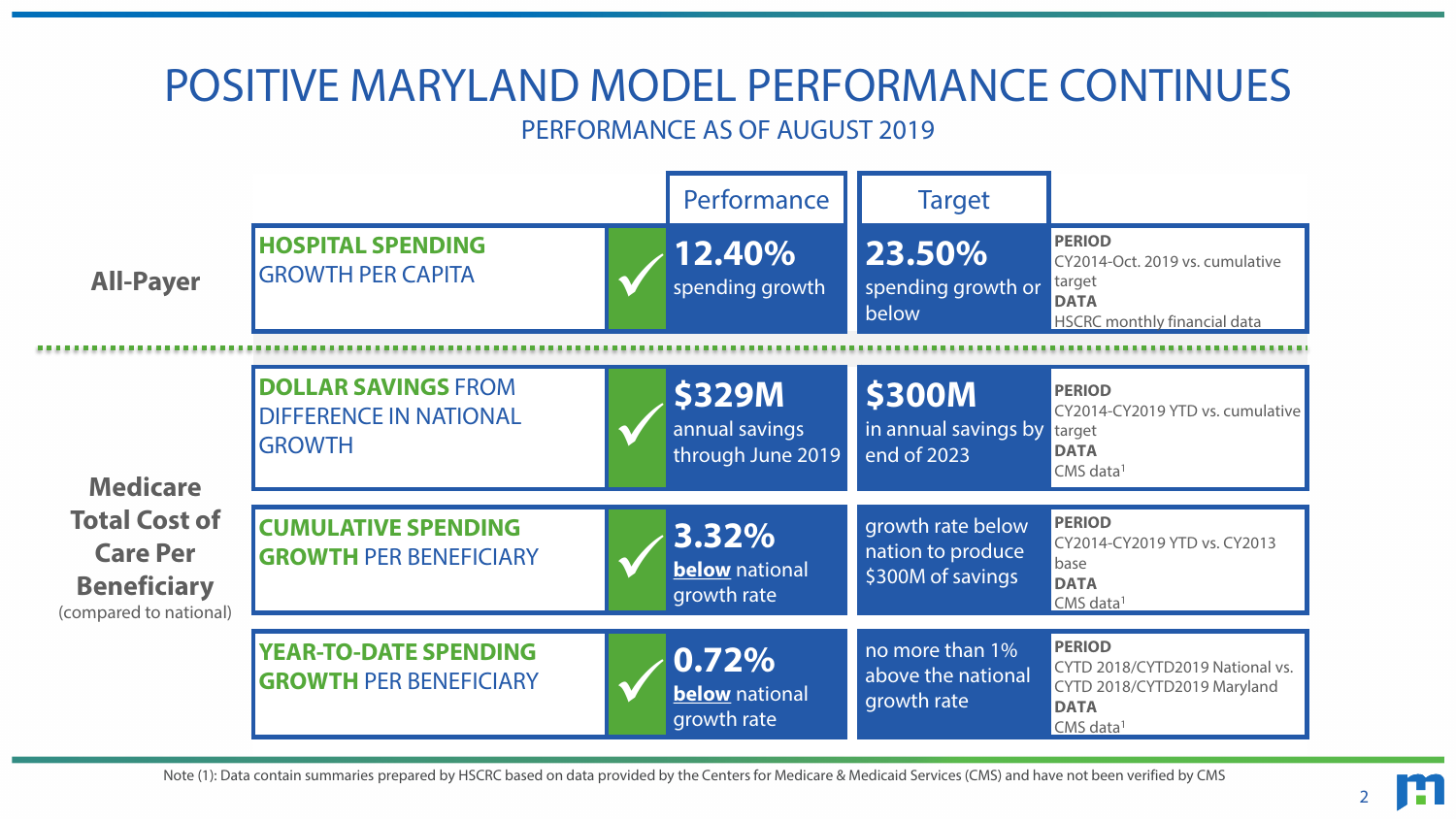## MARYLAND CONTINUES TO OUTPERFORM NATION ON COST GROWTH



Source: CMS monitoring data

Note: Data contain summaries prepared by HSCRC based on data summaries provided by the federal government; data are preliminary and contain lags in claims and there may be material differences in results when final data are received

3

H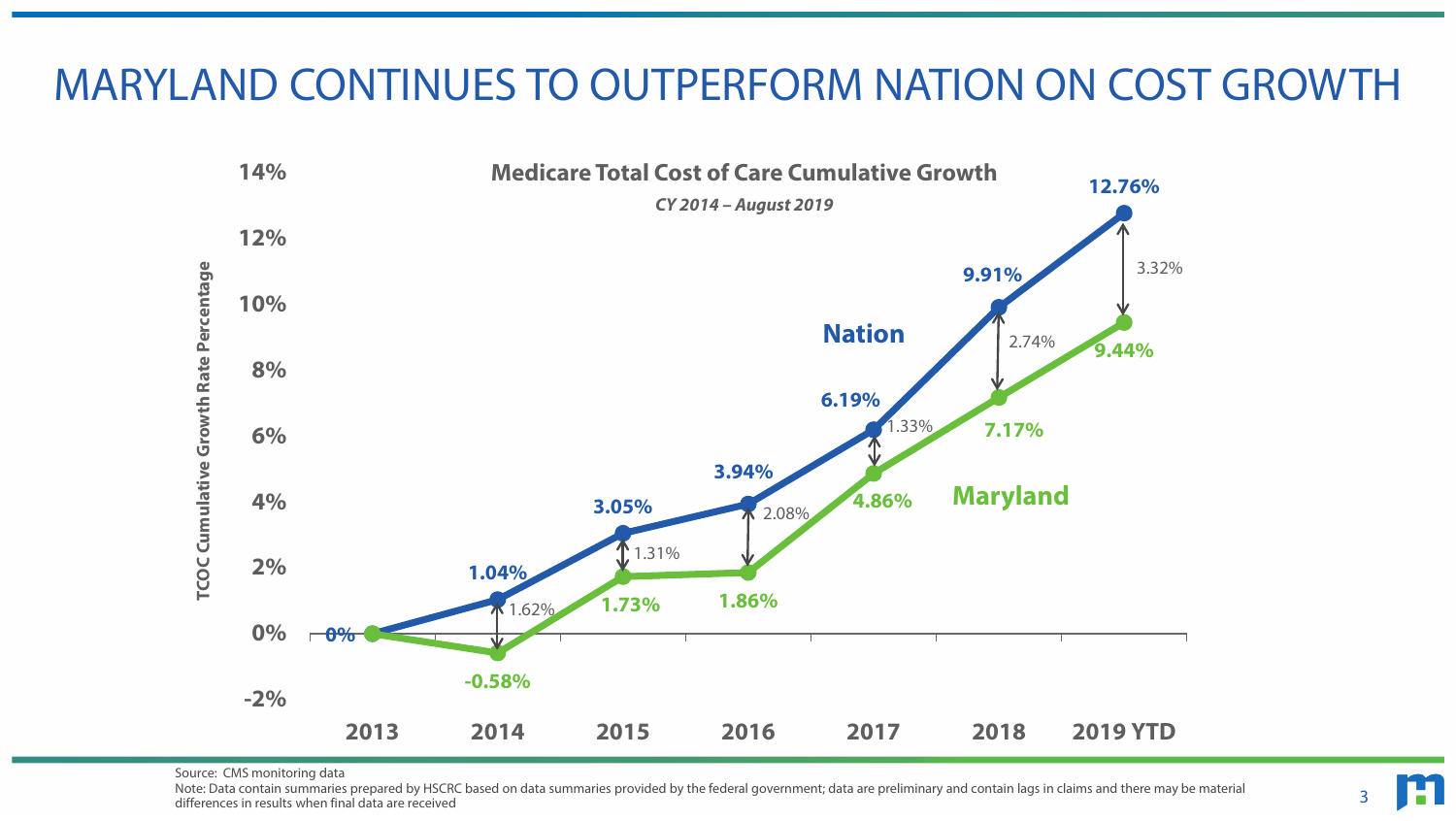## YEARLY GROWTH HAS FLUCTUATED OVER TIME



Source: CMS monitoring data

Note: Data contain summaries prepared by HSCRC based on data summaries provided by the federal government; data are preliminary and contain lags in claims and there may be material differences in results when final data are received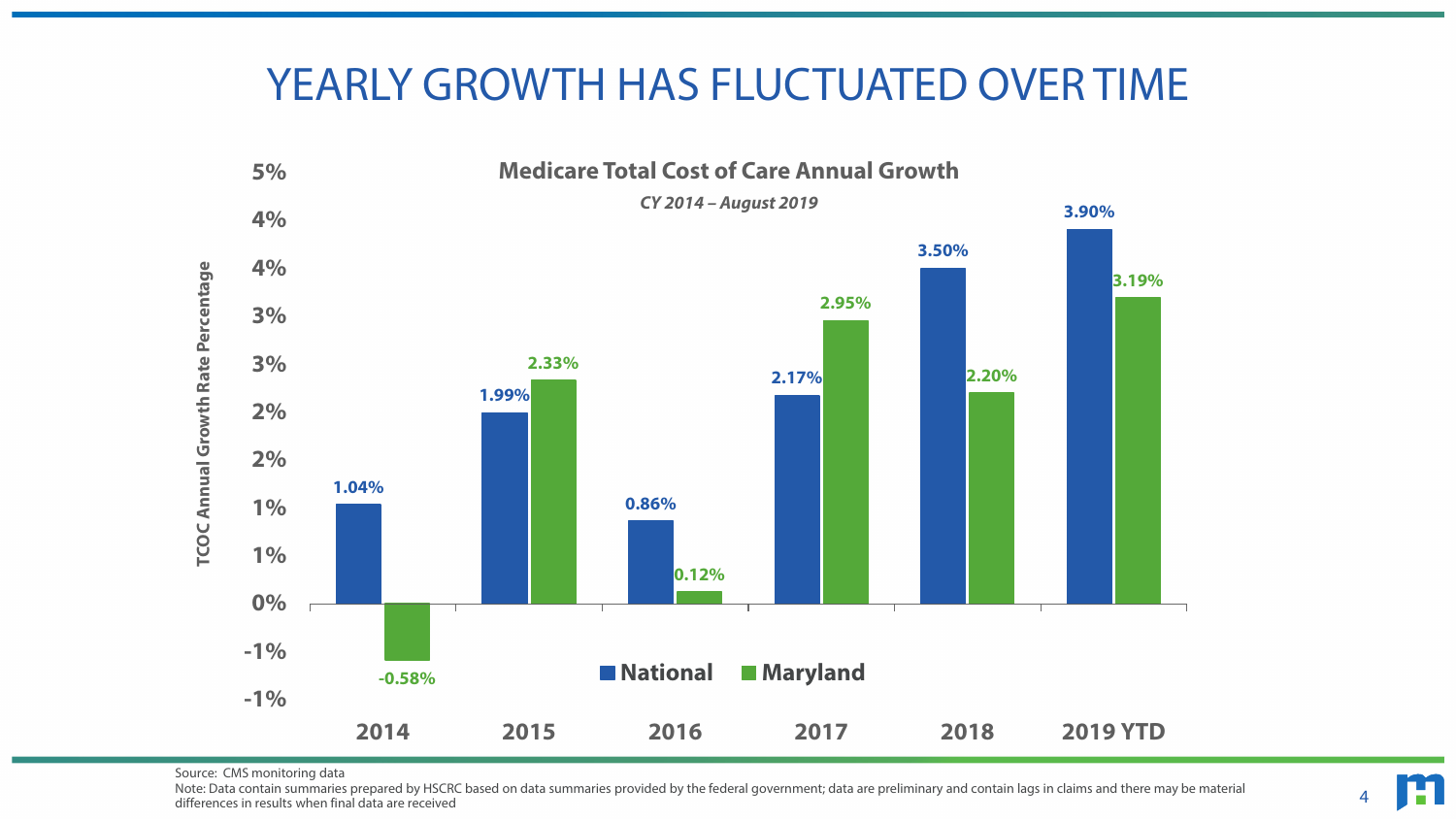### MARYLAND MODEL SAVINGS GOAL SURPASSED IN YEAR 1



Source: CMS monitoring data

Note: Data contain summaries prepared by HSCRC based on data summaries provided by the federal government; data are preliminary and contain lags in claims and there may be material differences in results when final data are received

5

H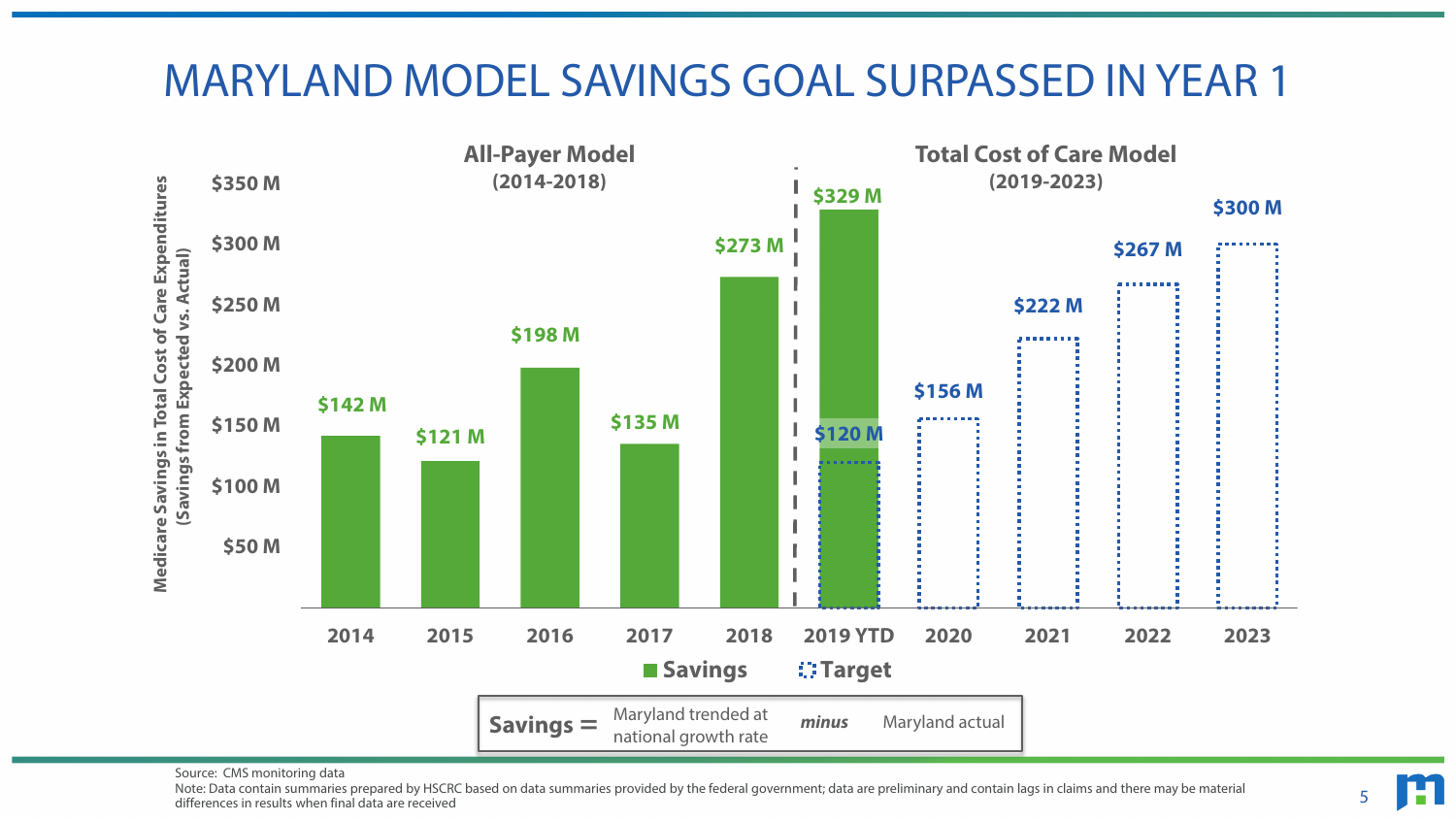# SIGNIFICANT SAVINGS CONTINUES INTO 2019



Source: CMS monitoring data

Note: Data contain summaries prepared by HSCRC based on data summaries provided by the federal government; data are preliminary and contain lags in claims and there may be material differences in results when final data are received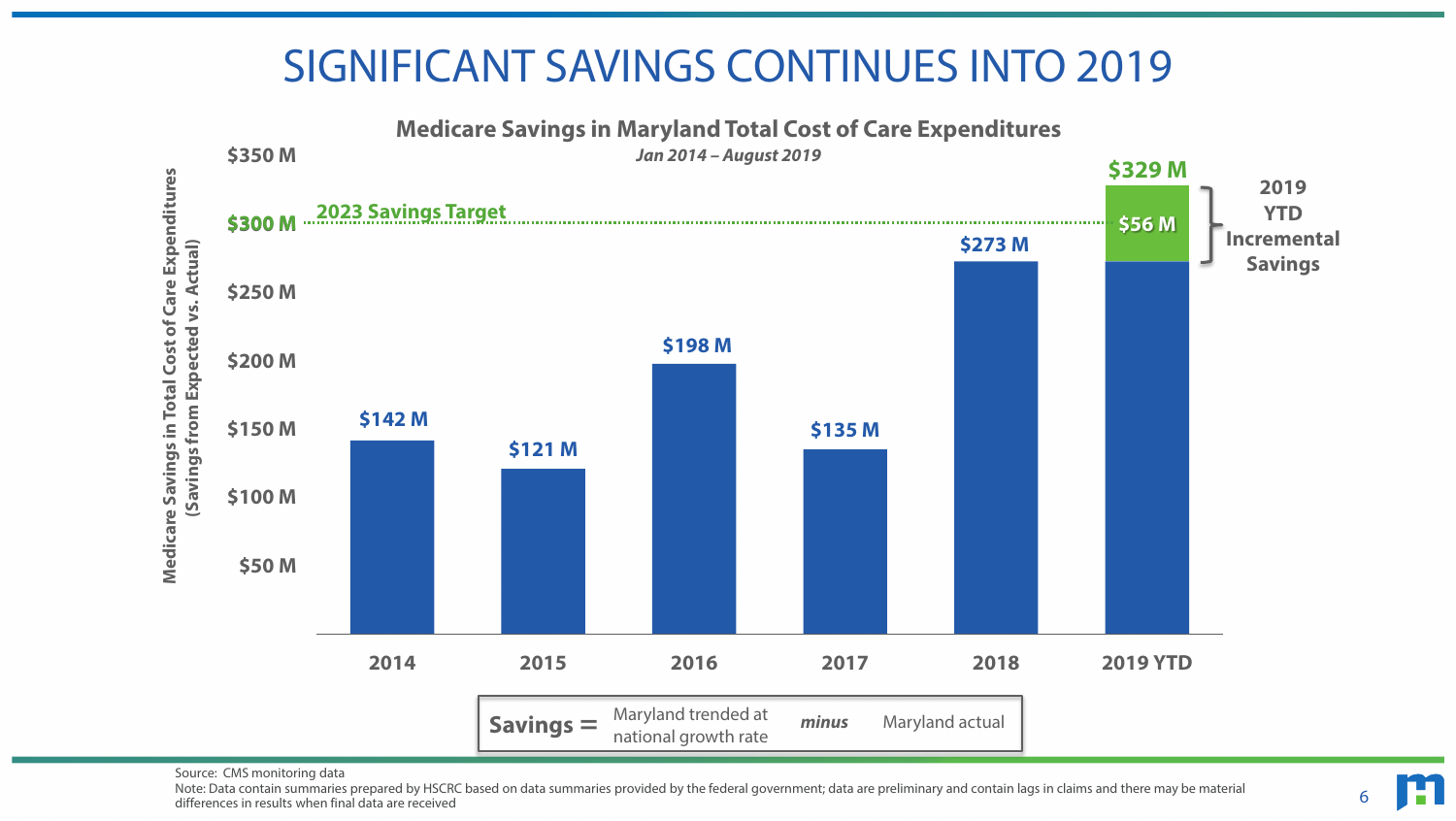### CUMULATIVE MEDICARE GROWTH LOWER THAN NATION

**Medicare Total Cost of Care** *Cumulative Growth – Jan 2014 – August 2019*





Source: CMS monitoring data

Note: Data contain summaries prepared by HSCRC based on data summaries provided by the federal government; data are preliminary and contain lags in claims and there may be material differences in results when final data are received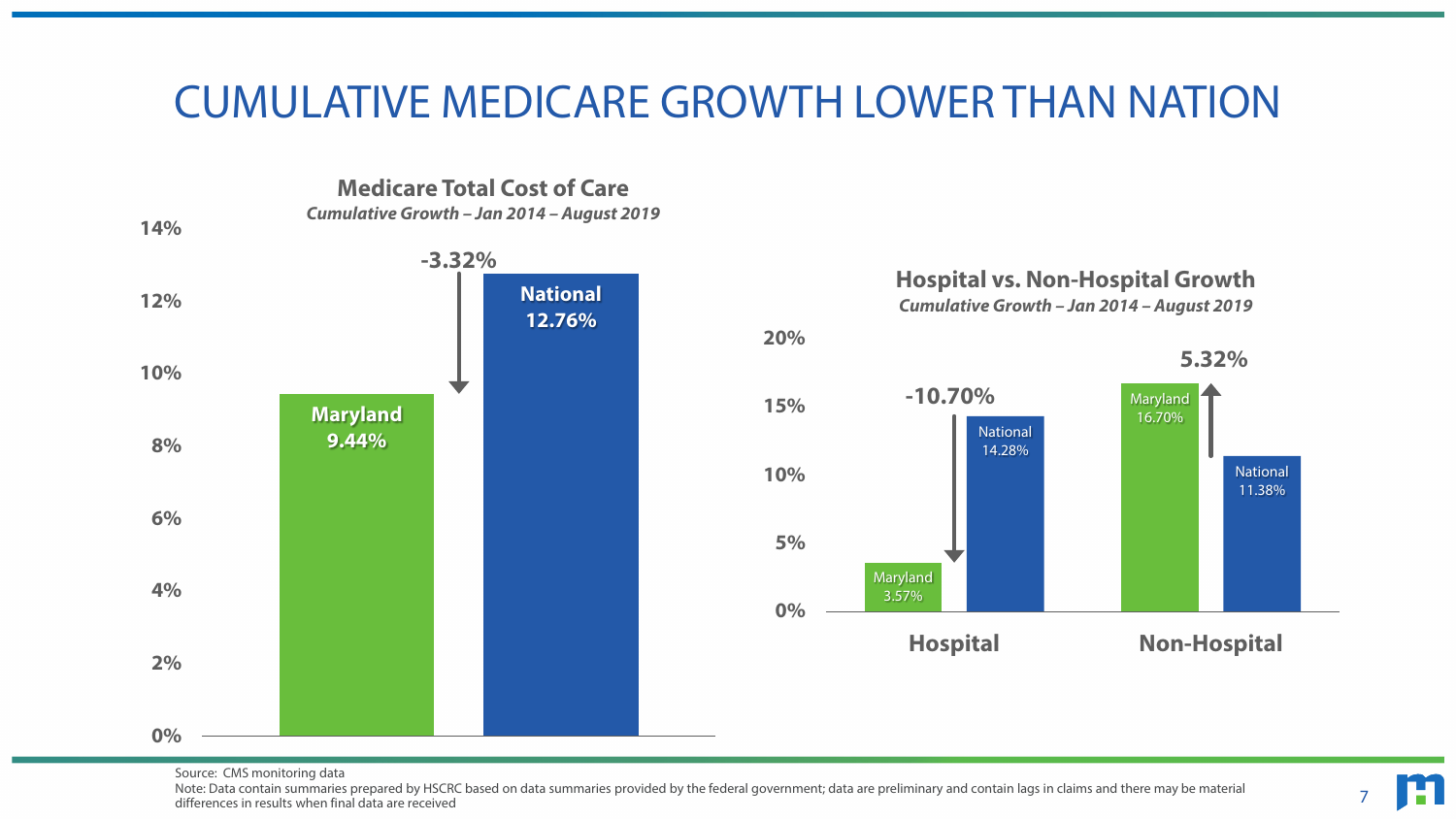#### 2019 MEDICARE SPENDING GROWTH LOWER THAN NATION



**Maryland 3.19% -0.72% National 3.90% 0% 1% 2% 3% 4%**





8

Source: CMS monitoring data

Note: Data contain summaries prepared by HSCRC based on data summaries provided by the federal government; data are preliminary and contain lags in claims and there may be material differences in results when final data are received